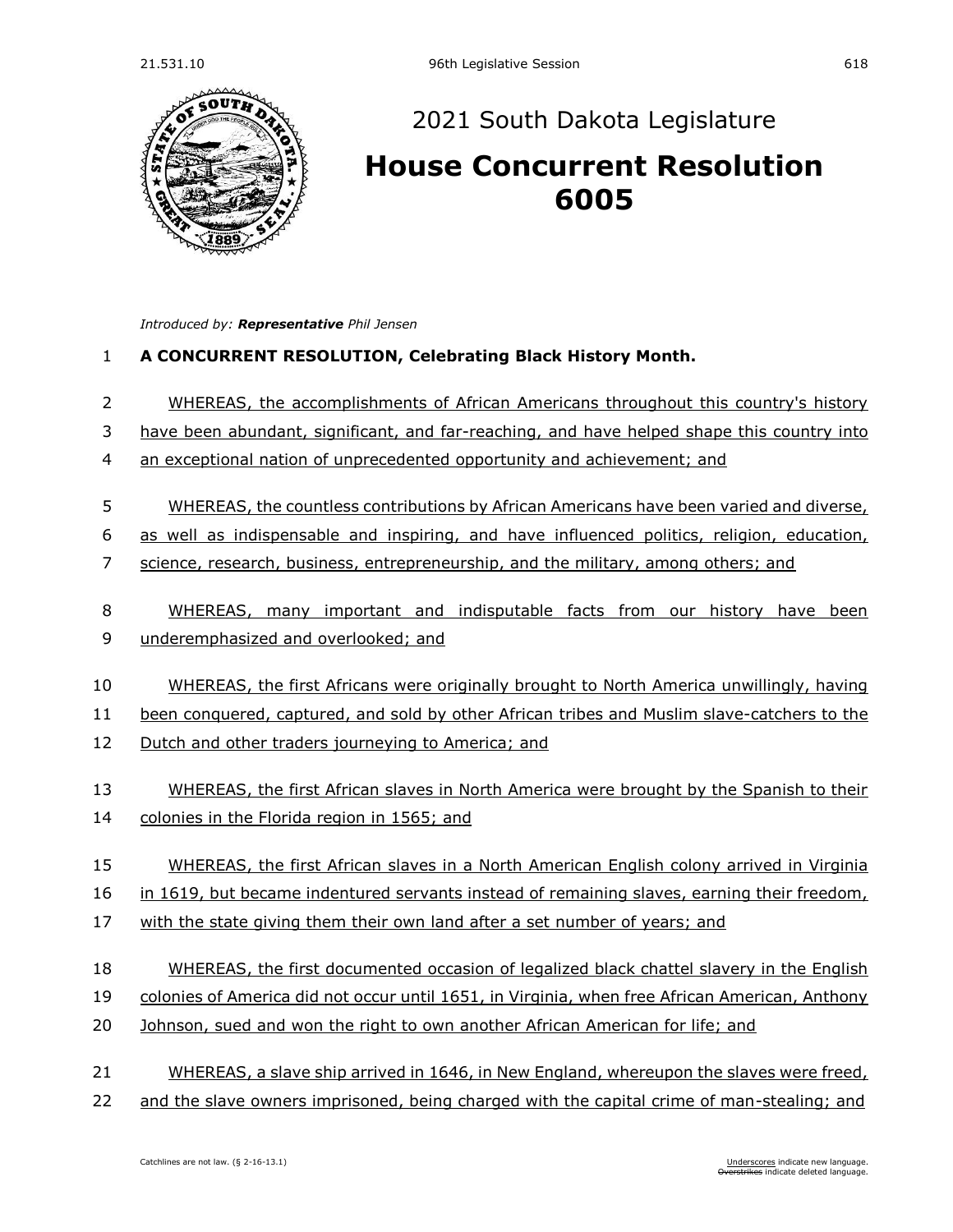| 1<br>2<br>3    | WHEREAS, the two English colonies of Virginia and Massachusetts began a dual track for<br>African Americans, with much slavery and oppression in the South and much freedom and<br>opportunity in the North, including the early right to vote and hold office; and |
|----------------|---------------------------------------------------------------------------------------------------------------------------------------------------------------------------------------------------------------------------------------------------------------------|
|                |                                                                                                                                                                                                                                                                     |
| $\overline{4}$ | WHEREAS, African Americans contributed much to this country's rich colonial history,                                                                                                                                                                                |
| 5              | including political officials such as Mathias DeSouza, who was elected to office in 1641;                                                                                                                                                                           |
| 6              | Wentworth Cheswill, who was elected to office in 1768 and reelected for the next 49 years to                                                                                                                                                                        |
| 7              | eight different political offices; and Thomas Hercules, who was elected to office in 1793; and                                                                                                                                                                      |
| 8              | WHEREAS, one of the first casualties of the movement for Independence was black patriot                                                                                                                                                                             |
| 9              | Crispus Attucks, who was shot by British soldiers during the Boston Massacre; and                                                                                                                                                                                   |
| 10             | WHEREAS, notable black soldiers in the War for Independence included James Armistead,                                                                                                                                                                               |
| 11             | Jack Sisson, Prince Whipple, Peter Salem, Salem Poor, Lemuel Haynes, Richard Allen, Prince                                                                                                                                                                          |
| 12             | Estabrook, Crispus Attucks, Jordan Freeman, Oliver Cromwell, Brister Baker, and numerous                                                                                                                                                                            |
| 13             | others; and                                                                                                                                                                                                                                                         |
| 14             | WHEREAS, during the War for Independence, blacks and whites served together, in                                                                                                                                                                                     |
| 15             | integrated units, in virtually every battle of the war and African Americans routinely reenlisted,                                                                                                                                                                  |
| 16             | voluntarily serving an average of nine times longer than white soldiers; and                                                                                                                                                                                        |
|                |                                                                                                                                                                                                                                                                     |
| 17             | WHEREAS, influential black colonial clergymen included Richard Allen, the founder of this                                                                                                                                                                           |
| 18             | country's first black denomination; Absalom Jones, the first black clergyman to be ordained                                                                                                                                                                         |
| 19             | in a major Christian denomination; Lemuel Haynes, the first black American to receive a                                                                                                                                                                             |
| 20             | degree in higher education and to have a sermon published, while pastoring multiple white                                                                                                                                                                           |
| 21             | churches; and Harry Hoosier, credited as being the namesake of the Hoosier state - Indiana;                                                                                                                                                                         |
| 22             | <u>and</u>                                                                                                                                                                                                                                                          |
| 23             | WHEREAS, African Americans also contributed to this country's history, well beyond the                                                                                                                                                                              |
| 24             | colonial era and the country's founding; and                                                                                                                                                                                                                        |
| 25             | WHEREAS, throughout the 18th and 19th centuries, there were many distinguished African                                                                                                                                                                              |
| 26             | American entrepreneurs and business leaders, including Paul Cuffe, Stephen Smith, Clara                                                                                                                                                                             |
| 27             | Brown, Robert Gordon, Bridget Mason, and Charles Patterson; and                                                                                                                                                                                                     |
| 28             | WHEREAS, notable 19th century black soldiers included Robert Smalls, the first black                                                                                                                                                                                |
| 29             | United States naval captain and Major General in the South Carolina militia and William                                                                                                                                                                             |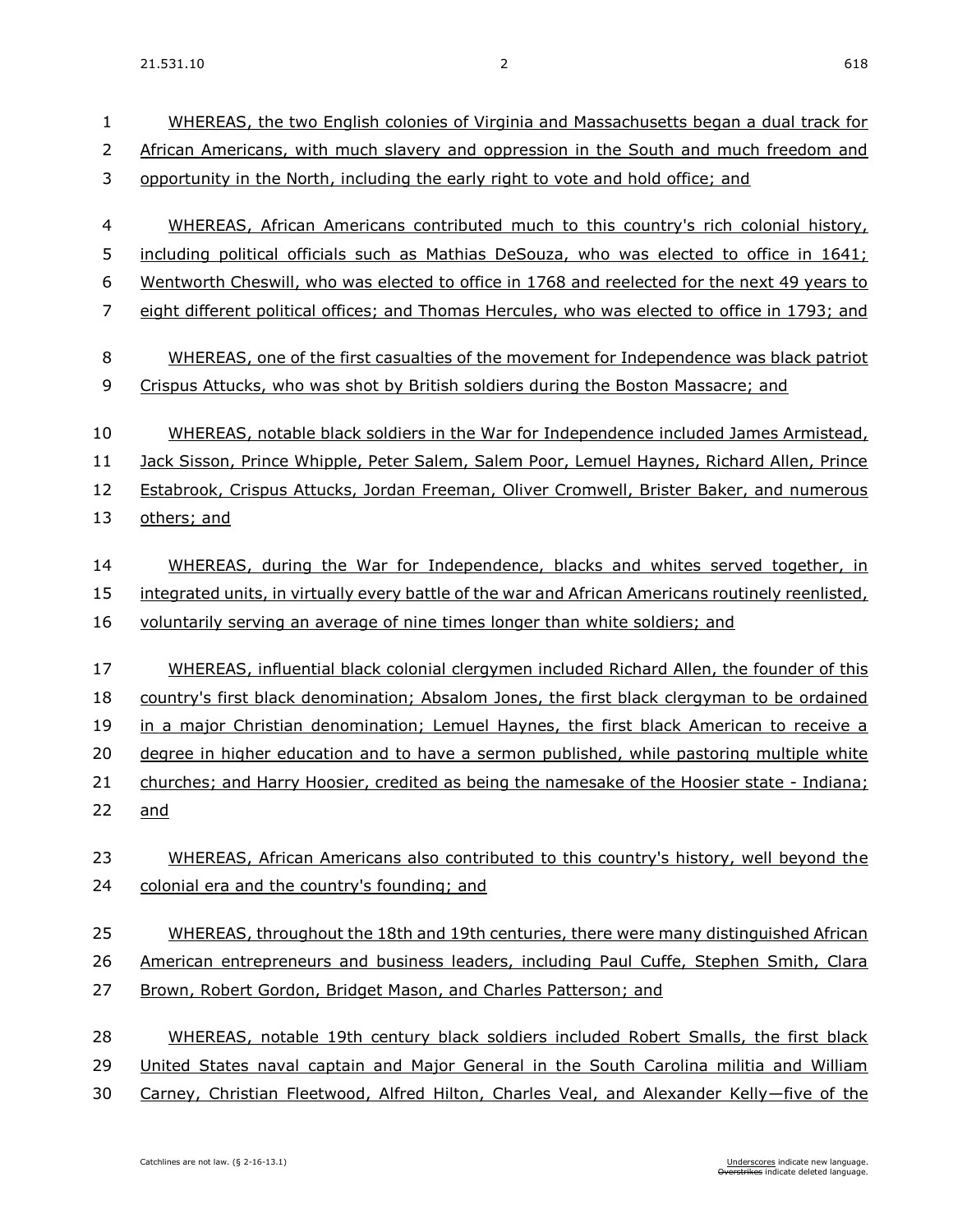| 1<br>2 | seven black Americans who received the medal of honor for protecting this country's flag-<br>with many others receiving that medal for other acts of courage; and |
|--------|-------------------------------------------------------------------------------------------------------------------------------------------------------------------|
| 3      | WHEREAS, in the 19th century, influential African Americans included federal political                                                                            |
| 4      | leaders such as Hiram Rhodes Revels, the first black United States Senator; Blanche Kelso                                                                         |
| 5      | Bruce, the second black United States Senator and the first black man to be nominated for                                                                         |
| 6      | Vice President and to have his name printed on federal currency; and Joseph Hayne Rainey,                                                                         |
| 7      | the first black man to preside over the United States House of Representatives; and                                                                               |
| 8      | WHEREAS, distinguished black ministers and civil rights advocates who should be honored,                                                                          |
| 9      | include Frederick Douglass, Henry Highland Garnet, Booker T. Washington, Harriet Tubman,                                                                          |
| 10     | and Sojourner Truth, and more recently Dr. Martin Luther King Jr; and                                                                                             |
| 11     | WHEREAS, many critics today wrongly assert that the United States Constitution was a                                                                              |
| 12     | pro-slavery document, pointing to the three-fifths clause and claiming the Constitution states                                                                    |
| 13     | that blacks are only three-fifths of a person; and                                                                                                                |
| 14     | WHEREAS, famous black clergyman and abolitionist Frederick Douglass had been told this                                                                            |
| 15     | and accepted that the Constitution was a pro-slavery document, until he read it for himself,                                                                      |
| 16     | together with the writings of those men who actually wrote the document; and                                                                                      |
| 17     | WHEREAS, after personal examination, Frederick Douglass concluded that the Constitution                                                                           |
| 18     | was an anti-slavery document and declared, "I defy the presentation of a single pro-slavery                                                                       |
| 19     | clause in it" and that, to the contrary, "it will be found to contain certain principles and                                                                      |
| 20     | purposes entirely hostile to the existence of slavery"; and                                                                                                       |
| 21     | WHEREAS, Frederick Douglass understood that the three-fifths clause dealt only with                                                                               |
| 22     | representation and not the worth of any individual, regardless of color; and                                                                                      |
| 23     | WHEREAS, many today overlook or ignore this country's positive record on race and                                                                                 |
| 24     | slavery; and                                                                                                                                                      |
| 25     | WHEREAS, by 1804, every northern state had passed laws for the abolition of slavery;                                                                              |
| 26     | <u>and</u>                                                                                                                                                        |
| 27     | WHEREAS, in 1807, the United States became the first nation in the world to sign a law                                                                            |
| 28     | banning the slave trade, with Great Britain doing so shortly thereafter; and while the British                                                                    |
| 29     | law went into effect two months before that of the United States, it contained major loopholes,                                                                   |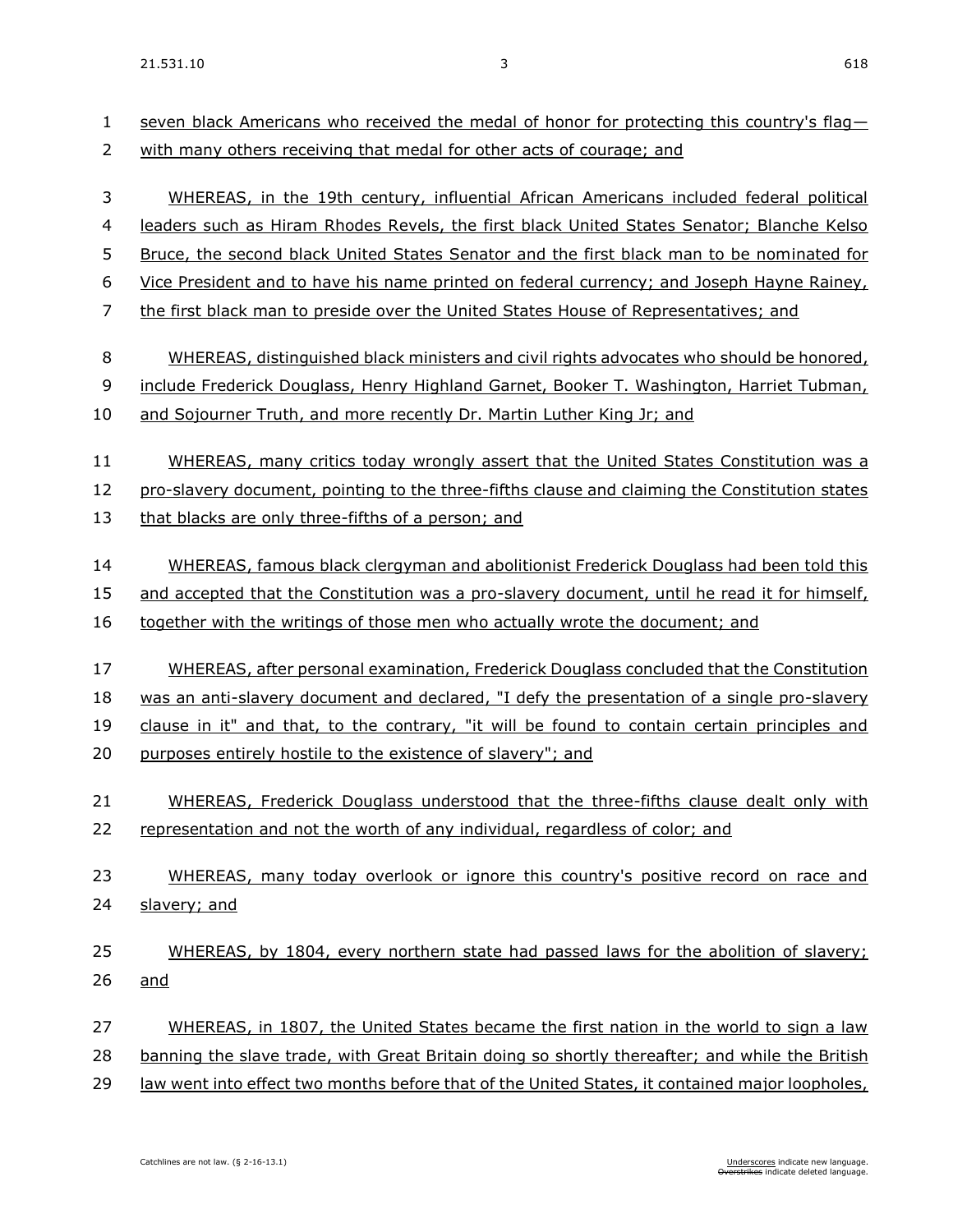which the United States law did not, causing the United States to be the first nation in the world with an immediate ban on the slave trade; and WHEREAS, beginning in 1819, the United States dispatched and maintained a naval presence off the coast of Africa to prevent other nations from taking slaves out of Africa, and 5 United States naval vessels intercepted and turned back numerous ships from other countries, continuing this effort until the outbreak of the Civil War, when those ships were called home to fight the southern slave-holding Confederacy; and 8 WHEREAS, the United States was not a major world leader in the African slave trade: for of the 12.7 million Africans involuntarily removed from Africa and sold into slavery from 1501- 1875, 46 percent were made slaves in Portuguese holdings, 26 percent in English holdings, 11 percent in French holdings, 8 percent in Spanish holdings, and 4 percent in Dutch holdings, 12 while only 2.4 percent were brought to the United States; and WHEREAS, of the nearly 200 nations in the world today, 94 still have not criminalized slavery or the slave trade; and WHEREAS, there are currently 40 million slaves in the world—three times more than were taken in the entire 400 year history of the transatlantic African slave trade; and WHEREAS, the United States is ranked as one of the top nations in the world when it comes to fighting slavery, the slave trade, and human trafficking; and 19 WHEREAS, despite early progress and work in advancing racial freedom and equality, those issues have become more political and polarizing, with many leaders directly opposing freedom and racial equality; and WHEREAS, one example is a 1789 law that prohibited slavery in the federal territories but was reversed, in 1820, when Democrats passed the Missouri Compromise; and WHEREAS, in 1850, the Democrat-controlled Congress passed the Fugitive Slave Law, denying even minimal constitutional protections to accused slaves and allowing slave-hunters 26 to take blacks from the North to slavery in the South; and WHEREAS, in 1854, the Democrat-controlled Congress passed the Kansas-Nebraska Act, legally allowing the extension of slavery all the way north, to Canada, through many formerly anti-slavery territories; and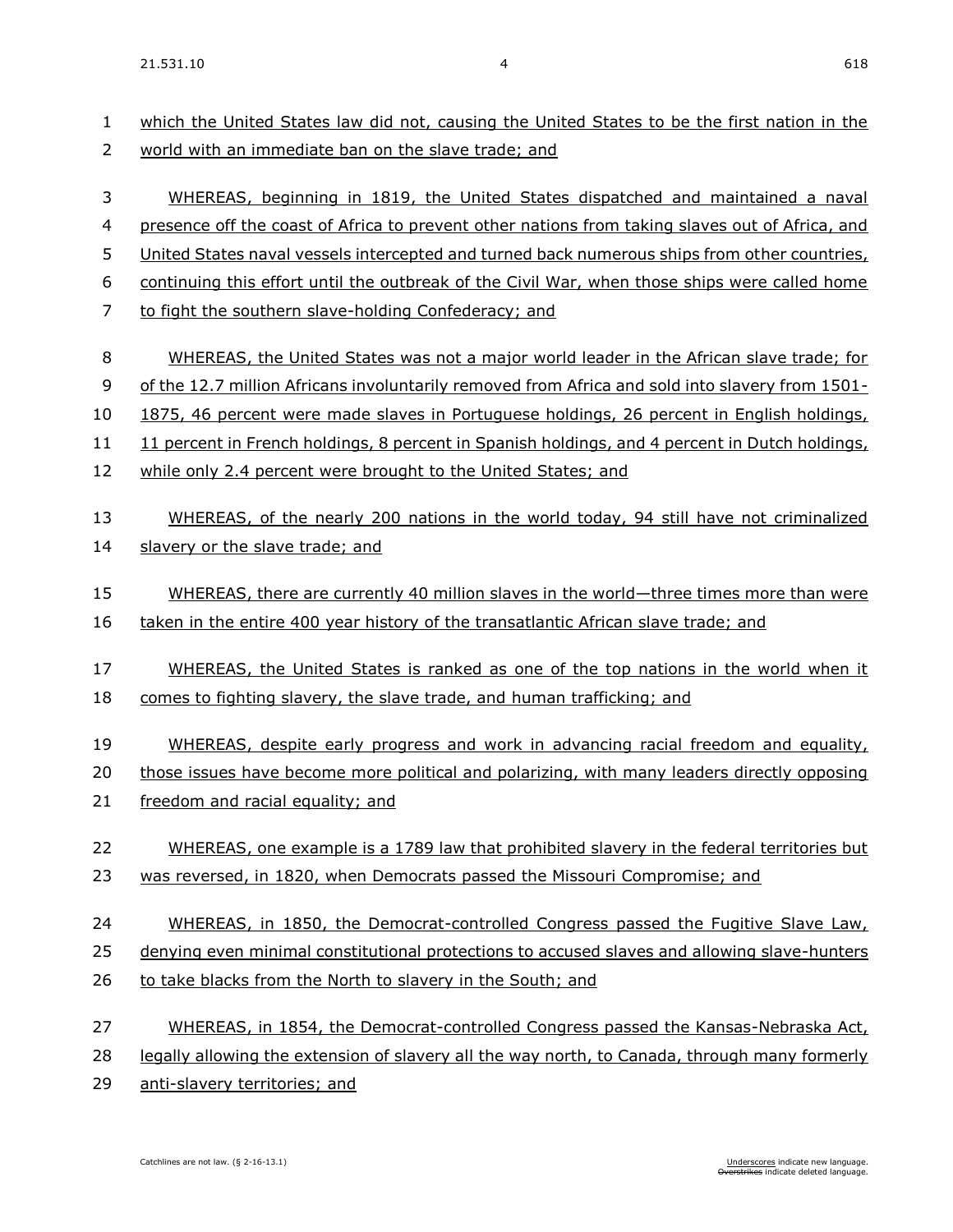| $\mathbf{1}$ | WHEREAS, in May of 1854, following the passage of pro-slavery laws in Congress, a                    |
|--------------|------------------------------------------------------------------------------------------------------|
| 2            | number of anti-slavery Democrats joined with anti-slavery members of Congress to form the            |
| 3            | Republican Party, to fight slavery and secure equal civil rights for black Americans; and            |
| 4            | WHEREAS, in 1856, Republicans issued their first national platform, affirming the call, not          |
| 5            | only for the end of slavery, but also for equality and civil rights; and                             |
| 6            | WHEREAS, in 1857, the majority Democrat United States Supreme Court delivered the                    |
| 7            | <u>Dred Scott decision, declaring that blacks were not persons, but property, that blacks had no</u> |
| 8            | rights, and that Congress could not ban slavery anywhere; and                                        |
| 9            | WHEREAS, the 1860 Democrat platform openly supported slavery and Democrats gave                      |
| 10           | out a copy of the Dred Scott decision, along with their platform, to show they agreed with           |
| 11           | that Court's decision; and                                                                           |
| 12           | WHEREAS, in the 1860 presidential election, anti-slavery candidate Abraham Lincoln                   |
| 13           | represented the Republican Party, and the national Democrat vote was split between three             |
| 14           | pro-slavery candidates—Stephen Douglas of Illinois, John Breckenridge of Kentucky, and John          |
| 15           | Bell of Tennessee—with Lincoln receiving 39 percent of the national popular vote and 60              |
| 16           | percent of the electoral votes, and the pro-slavery Democrats receiving 61 percent of the            |
| 17           | popular vote and 40 percent of the electoral votes, after which Abraham Lincoln became               |
| 18           | president; and                                                                                       |
| 19           | WHEREAS, Republicans not only won the presidency but also gained control of the United               |
| 20           | States House and Senate, after the majority of pro-slavery Democrats resigned and seceded,           |
| 21           | and they began passing anti-slavery and civil rights laws; and                                       |
| 22           | WHEREAS, in 1865, when the 13th Amendment was passed to abolish slavery, only 21                     |
| 23           | percent of Democrats in Congress voted to end slavery; and                                           |
| 24           | WHEREAS, on the same day that Congress abolished slavery, Republican Senator Charles                 |
| 25           | Sumner took black American attorney—and teacher, dentist, and physician—John Rock to the             |
| 26           | United States Supreme Court, where he became the first black American to be admitted to              |
| 27           | the Supreme Court bar; and                                                                           |
| 28           | WHEREAS, after the passage of the 13th Amendment, Republicans asked black pastor,                    |
| 29           | Rev. Henry Highland Garnet, a former slave, to preach a sermon commemorating the end of              |
|              |                                                                                                      |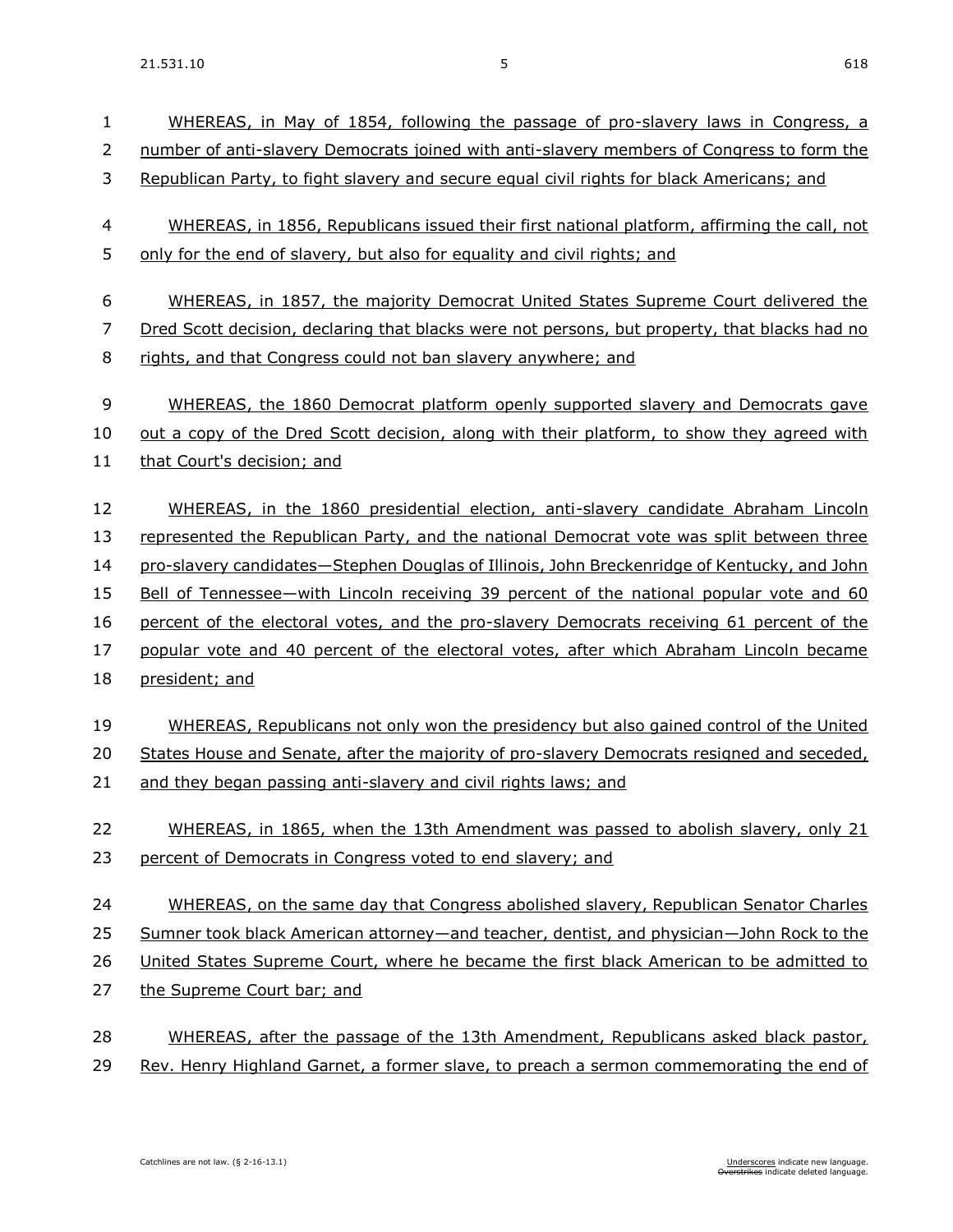| 1<br>2 | slavery at the church service held every Sunday in the Hall of the House of Representatives<br>inside the United States Capitol; and |
|--------|--------------------------------------------------------------------------------------------------------------------------------------|
| 3      | WHEREAS, the Rev. Garnet preached his sermon on Sunday, February 12, 1865, recalling:                                                |
| 4      | "What is slavery? Too well do I know what it is I was born among the cherished                                                       |
| 5      | institutions of slavery. My earliest recollections of parents, friends, and the home of my                                           |
| 6      | childhood are clouded with its wrongs. The first sight that met my eyes was my Christian                                             |
| 7      | mother enslaved"; and                                                                                                                |
| 8      | WHEREAS, by this sermon, Garnet became the first black American officially to speak in                                               |
| 9      | the halls of Congress; and                                                                                                           |
| 10     | WHEREAS, the 14th Amendment securing civil rights for black Americans was passed,                                                    |
| 11     | without a single Democrat vote of support, and the 15th Amendment—securing voting rights—                                            |
| 12     | was then passed, also without Democrat support; and                                                                                  |
| 13     | WHEREAS, when black Americans in southern states received civil rights, including the                                                |
| 14     | right to vote, they promptly elected state Republican Legislatures across the South, which                                           |
| 15     | moved quickly to protect voting rights for African Americans, prohibit segregation, and open                                         |
| 16     | public education, public transportation, and state police, schools, and other institutions to                                        |
| 17     | black Americans; and                                                                                                                 |
| 18     | WHEREAS, black Americans became active legislators in the South, with the first 42 blacks                                            |
| 19     | elected to the state Legislature in Texas being Republicans, along with the first 127 black                                          |
| 20     | legislators in Louisiana, the first 103 in Alabama, the first 112 in Mississippi, the first 190 in                                   |
| 21     | South Carolina, the first 46 in Virginia, the first 30 in Florida, the first 30 in North Carolina,                                   |
| 22     | the first 41 in Georgia; and                                                                                                         |
| 23     | WHEREAS, the first 23 black legislators elected to the United States Congress were                                                   |
| 24     | Republicans, and were largely from the southern Democrat states, where 13 of them had                                                |
| 25     | been slaves; and                                                                                                                     |
| 26     | WHEREAS, in 1866, Democrats began to retaliate against black advancement in the                                                      |
| 27     | southern states, not only by the manipulation of election laws in the South, but also by                                             |
| 28     | physical violence—as in Louisiana, where 40 black and 20 white Republicans were killed, with                                         |
| 29     | 150 more wounded, at the Republican Party convention; and                                                                            |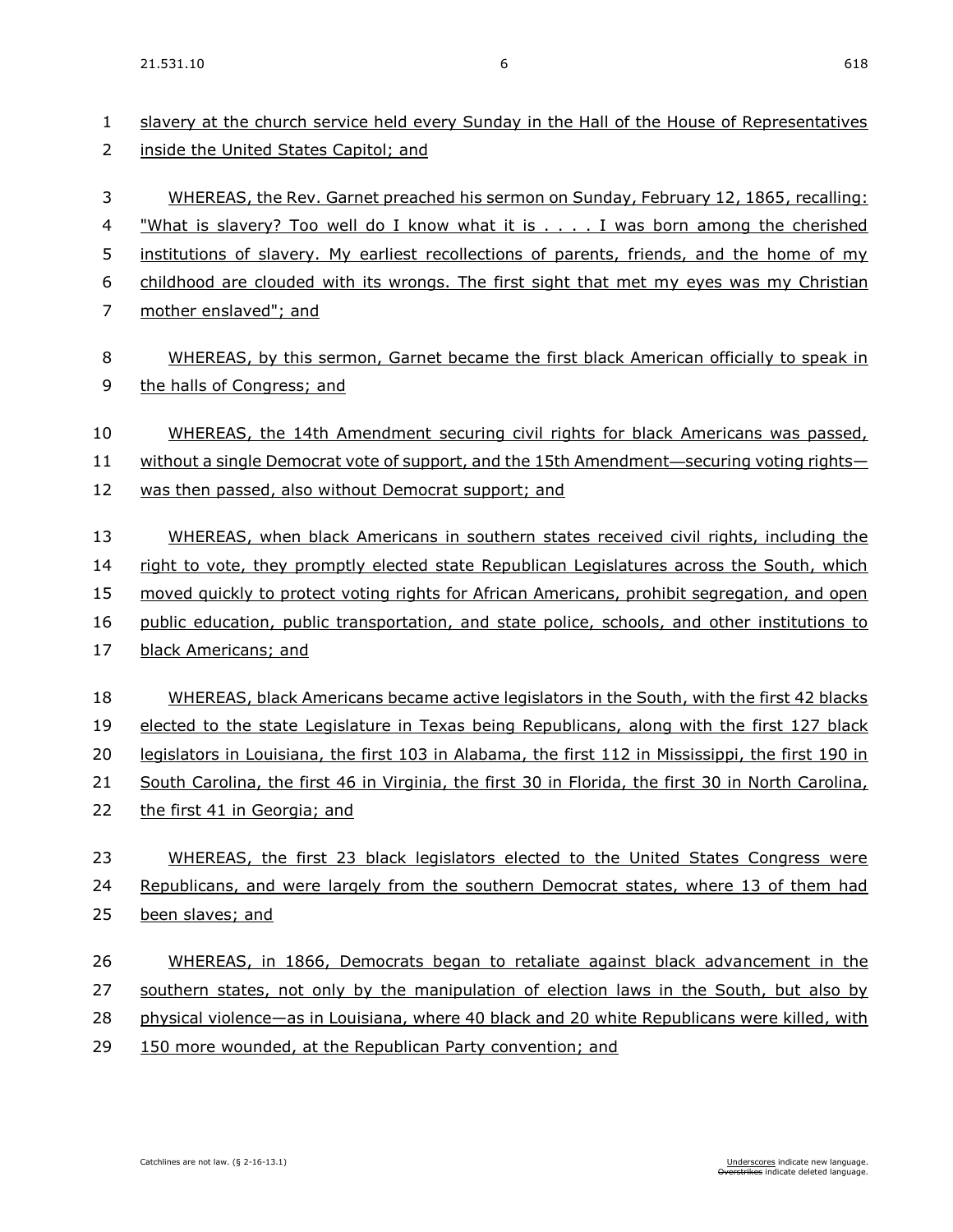21.531.10 7 618

| $\mathbf{1}$<br>2        | WHEREAS, in 1866, Democrats openly acknowledged in congressional hearings that they<br>formed the Ku Klux Klan, as a political affiliate, to help regain Democrat control in elections; |
|--------------------------|-----------------------------------------------------------------------------------------------------------------------------------------------------------------------------------------|
| 3                        | and                                                                                                                                                                                     |
| $\overline{\mathcal{A}}$ | WHEREAS, the national leader and Grand Wizard of the Ku Klux Klan was a prominent                                                                                                       |
| 5                        | Democrat leader and former Confederate General-Nathan Bedford Forest-an honored                                                                                                         |
| 6                        | member of the Democrat National Convention of 1868; and                                                                                                                                 |
| 7                        | WHEREAS, the Ku Klux Klan reign of violence often targeted and lynched not only blacks,                                                                                                 |
| 8                        | but also white Republicans, with 3,345 blacks and 1,297 whites being lynched between 1882                                                                                               |
| 9                        | and 1964; and                                                                                                                                                                           |
| 10                       | WHEREAS, by 1875, Republicans had successfully passed almost two dozen civil rights                                                                                                     |
| 11                       | laws to secure equality and full civil rights; and                                                                                                                                      |
| 12                       | WHEREAS, in 1876, Democrats regained control of the United States House and not only                                                                                                    |
| 13                       | successfully blocked further civil rights progress, but began repealing existing civil rights laws                                                                                      |
| 14                       | so that it would be another 89 years before the next federal civil rights law was passed; and                                                                                           |
| 15                       | WHEREAS, Democrats also regained control of southern state legislatures, becoming                                                                                                       |
| 16                       | known as the "solid Democrat South"; and                                                                                                                                                |
| 17                       | WHEREAS, Democrats succeeded in barring southern blacks from federal elected offices                                                                                                    |
| 18                       | for an additional 70 years; and                                                                                                                                                         |
| 19                       | WHEREAS, Democrats did not elect their first black American to the United States House                                                                                                  |
| 20                       | until 1935, nearly 65 years after Republicans had done so, and no black Democrats from the                                                                                              |
| 21                       | South were elected to Congress until 1973, more than a century after Republicans, and that                                                                                              |
| 22                       | 1973 election occurred only after the United States Supreme Court struck down the                                                                                                       |
| 23                       | gerrymandered district lines that Democrat state legislators had drawn to keep blacks from                                                                                              |
| 24                       | being elected to federal office; and                                                                                                                                                    |
| 25                       | WHEREAS, Democrats strongly opposed equal education for all students, as evidenced by                                                                                                   |
| 26                       | 87 percent of congressional Democrats voting against the 1872 civil rights education bill, and                                                                                          |
| 27                       | burned down many schools and churches in which black children were being taught, thereby                                                                                                |
| 28                       | causing segregated, inferior, and dilapidated schools to became the norm for black children                                                                                             |
| 29                       | in the southern states under Democrat control; and                                                                                                                                      |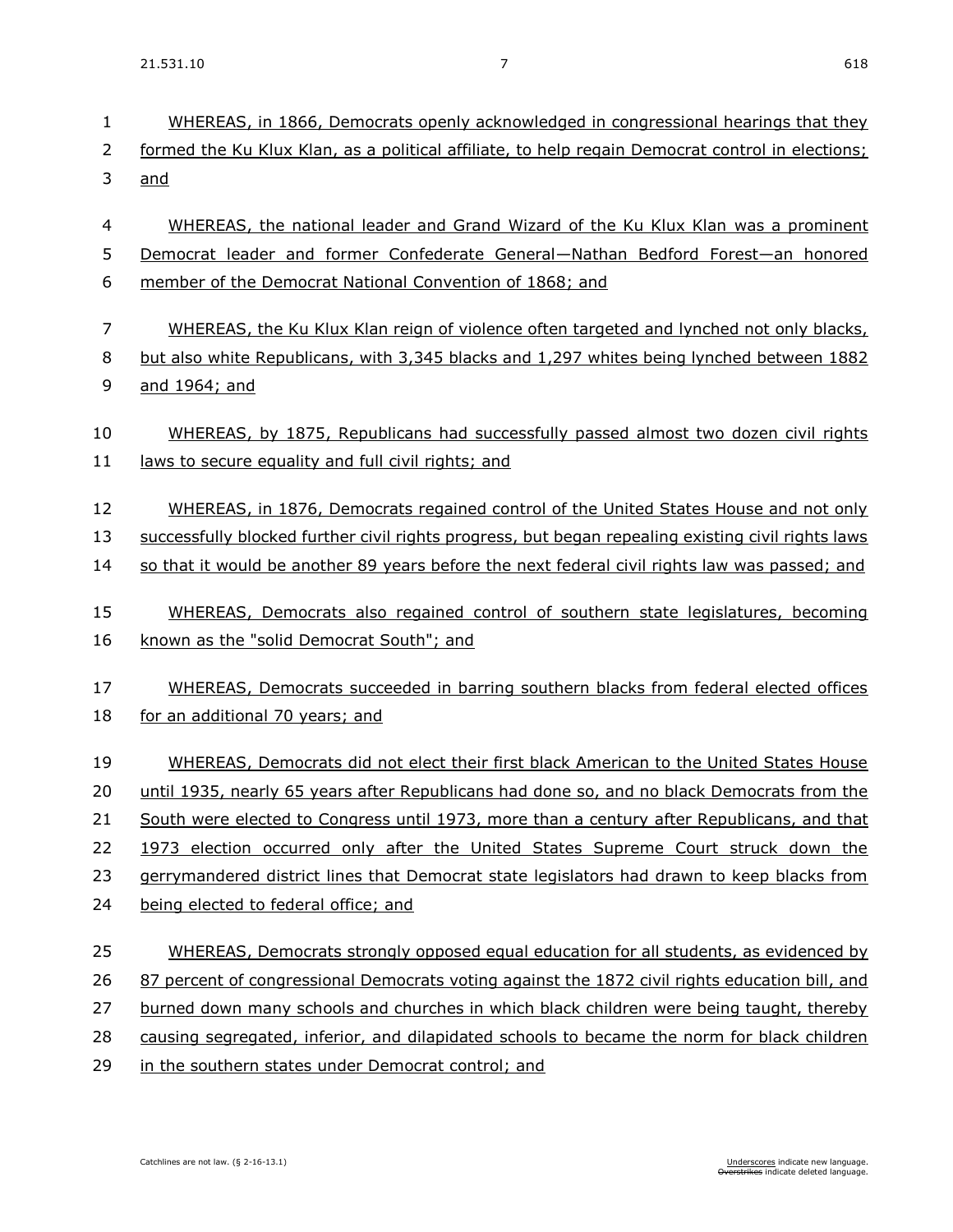| $\mathbf{1}$ | WHEREAS, in the 1954 case of Brown v. Board of Education, the United States Supreme             |
|--------------|-------------------------------------------------------------------------------------------------|
| 2            | Court struck down mandatory state segregation laws in education, thereby reinstating the        |
| 3            | anti-segregation standard that Republicans had passed nearly 75 years earlier, in the 1875      |
| 4            | civil rights bill, which had been strongly opposed by Democrats at the time; and                |
|              |                                                                                                 |
| 5            | WHEREAS, 100 Democrats in the United States Congress-19 Senators and 81                         |
| 6            | Representatives-passed the "Southern Manifesto," denouncing the Court's 1954 decision to        |
| 7            | end segregation; and                                                                            |
| 8            | WHEREAS, although under President Franklin Roosevelt, the Democrat platform for the             |
| 9            | first time called for an end to racial discrimination, Democrats in Congress killed every piece |
| 10           | of civil rights legislation introduced in that era; and                                         |
|              |                                                                                                 |
| 11           | WHEREAS, when Democrat President Harry S. Truman introduced an aggressive ten-point             |
| 12           | civil rights legislative package that included an anti-lynching law, a ban on the poll tax, and |
| 13           | desegregation of the military, Democrats killed all of his proposals, including his proposed    |
| 14           | Civil Rights Commission; and                                                                    |
| 15           | WHEREAS, Republican President Dwight D. Eisenhower issued executive orders to                   |
| 16           | eliminate racial discrimination and segregation in the District of Columbia and federal         |
| 17           | agencies, and became the first president to appoint a black American, Frederick Morrow, to      |
| 18           | an executive position on the White House staff; and                                             |
|              |                                                                                                 |
| 19           | WHEREAS, in 1957, Eisenhower proposed a bold civil rights bill to increase black voting         |
| 20           | rights and protections, but it was blocked by Democrat Senator James Eastland, who is           |
| 21           | credited with killing every civil rights bill that came before his committee in the 1950s; and  |
| 22           | WHEREAS, in 1960, Democrat President John F. Kennedy refused to sign an executive               |
| 23           | order to integrate public housing until the violent racial discord in Birmingham in 1963 caused |
| 24           | him to change his mind, after which he began promoting the civil rights bill; and               |
| 25           | WHEREAS, when Democrat President Lyndon Johnson promoted the 1964 Civil Rights Act,             |
| 26           | which he had voted against while serving in the United States Senate, it was halted by          |
|              |                                                                                                 |
| 27           | Democrat Senators Robert Byrd and Richard Russell, until Republican Senator Everett Dirksen     |
| 28           | was able to move the measure forward, thereby enacting the Civil Rights Act of 1964, and        |
| 29           | following it with the Voting Rights Act of 1965; and                                            |